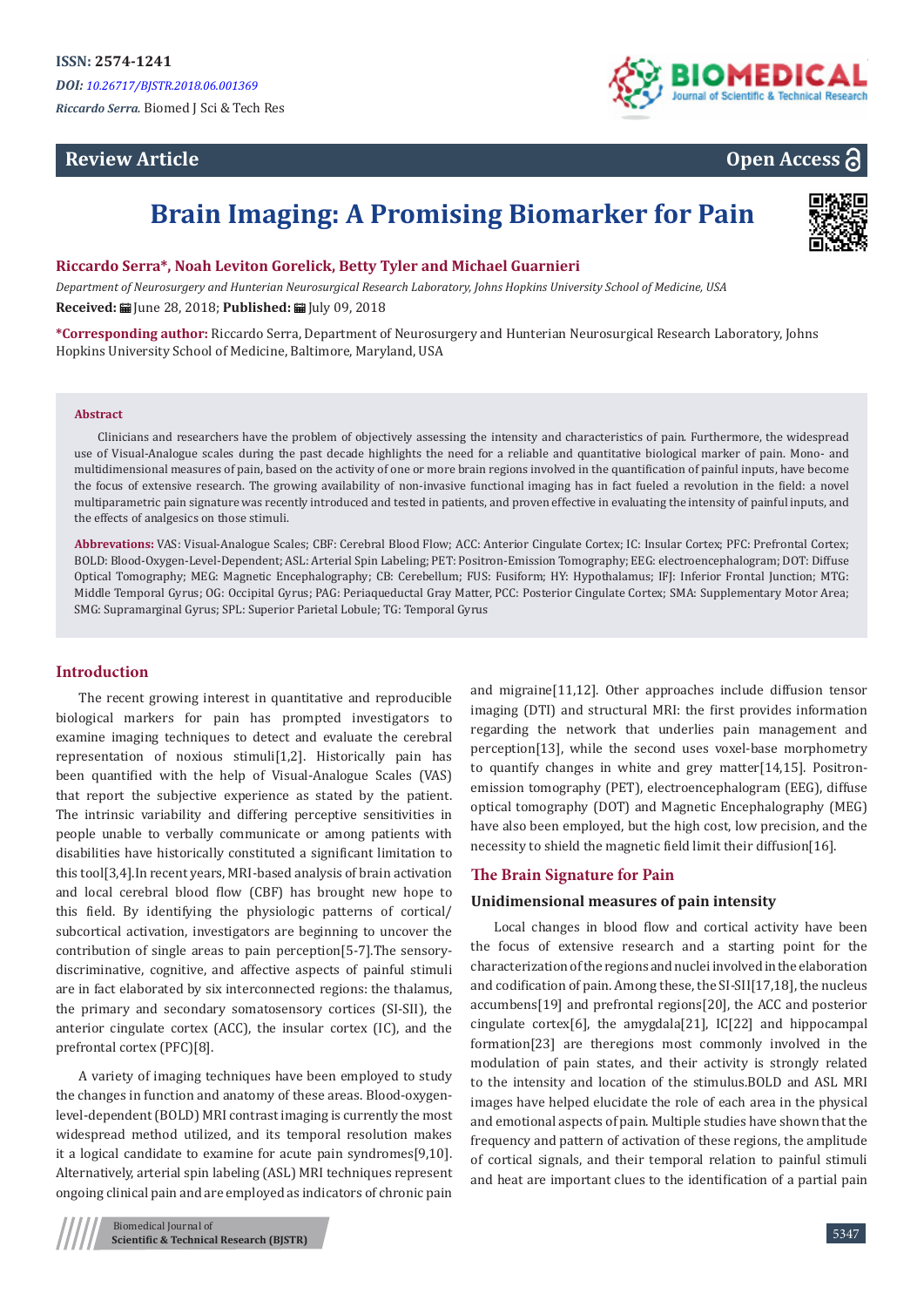signature that employs a limited number of areas[17,18]. PET, DOT, MEG and EEG have also provided an substantial data that may be used as indicators of pain modulation and intensity[24].

#### **Multidimensional Measures of Pain Intensity**

Although about 10% of the cerebral cortex seems to be associated with to pain processing[25], the presence of specific patterns of activation prompted scientists to elaborate a signature that encompasses multiple centers, better explaining the mechanism of pain representation and expression[26-28]. A more focused signal-to-noise ratio and higher specificity of imaging-mediated biological markers are allowed through the use of multiple inputs. This method may provide a solid starting point for future clinical uses of reliable measures of pain intensity, paving the road to algorithms for pain prediction and quantification. In 2013 Wager et al. first introduced a novel cerebral signature for pain based on the concomitant activity of a number of different cerebral regions. The thalamus, ACC, PFC, SII, cerebellum (CB), fusiform (FUS), hypothalamus (HY), inferior frontal junction (IFJ), middle temporal gyrus (MTG), occipital gyrus (OG), periaqueductal gray matter (PAG), posterior cingulate cortex (PCC), supplementary motor area (SMA), supramarginal gyrus (SMG), superior parietal lobule (SPL) and temporal gyrus (TG) were identified as the most important centers for pain elaboration, and therefore integrated in an algorithm that quantified the brain responses to painful inputs[29].

Furthermore, the concomitant and overlapping activation of multiple regions (bilateral anterior insula, medial thalamus, SII, and dorsal posterior insula) observed after exposure to stimuli of different intensities, provided a valid basis for the use of this algorithm for pain quantification, increasing its specificity and strength[29]. The signature response wasalso shown to be sensitive to the effects of analgesics with a reduction by 53% in signature intensity recorded after Remifentanil, an µ-opioid agonist, administration [29].

The addition of artificial intelligence (AI) and machine learning to the pain algorithm will confer a higher reliability, sensitivity, and specificity to a signature that has extensively proven its efficacy, allowing for the identification of a larger number of fMRI patterns within the anatomic and functional pain circuitry[30].

#### **Future perspectives**

Modern non-invasive imaging techniques have profoundly changed the assessment and treatment of pain. These strategies are able to pinpoint individual differences in the central elaboration of painful inputs, quantifying the physiologic response to analgesics and supporting the development of novel therapeutics and treatment strategies[31]. The optimization of pain algorithms and signatures will likely allow a more accurate definition of pain experiences, reducing the importance of self-reports and their intrinsic unreliability. The advent of physiologically-based pain biomarkers will also reduce the risk of biases and improve the precision of measurements. fMRI techniques will therefore play a pivotal role in this process, setting a new standard in pain research and drug development.

## **Conclusion**

Pain assessment is a complicated and not completely understood field. Investigators have spent decades searching for objective methods to establish pain levels in individuals with and without cognitive deficits. Only recently, after the introduction of various non-invasive imaging and electrophysiologic techniques, studies have clarified the role of brain areas whose function in pain management was not previously proven. Furthermore, the integration and concomitant use of measures of activity obtained from different regions of the Central Nervous System provide a reliable and specific tool for the identification of pain states, identifying new mechanisms of acute and chronic pain.

These instruments should therefore lead to the development of modern therapeutics that act on specific control systems, allowing researchers to accurately tailor the effects of drug candidates to the individual traits of each patient. The paradigm shift is revolutionary: novel molecules will target neurotransmitters' deficits, chronic changes in cortical function and gray matter volume, pain circuits and systems, improving the outcomes of patients with acute and chronic pain syndromes, and consequently their quality of life.

#### **References**

- 1. [Borsook D, L Becerra, R Hargreaves \(2011\) Biomarkers for chronic pain](https://www.ncbi.nlm.nih.gov/pubmed/21447280) [and analgesia. Part 2: how, where, and what to look for using functional](https://www.ncbi.nlm.nih.gov/pubmed/21447280) [imaging. Discovery medicine 11\(58\): 209-219.](https://www.ncbi.nlm.nih.gov/pubmed/21447280)
- 2. [Davis KD, E Racine, B Collett \(2012\) Neuroethical issues related to the](https://www.ncbi.nlm.nih.gov/pubmed/22464695) [use of brain imaging: can we and should we use brain imaging as a](https://www.ncbi.nlm.nih.gov/pubmed/22464695) [biomarker to diagnose chronic pain? Pain153\(8\): 1555-1559.](https://www.ncbi.nlm.nih.gov/pubmed/22464695)
- 3. [Hjermstad MJ, Fayers PM, Haugen DF, Caraceni A, Hanks GW, et al.](https://www.ncbi.nlm.nih.gov/pubmed/21621130) [\(2011\) Studies comparing Numerical Rating Scales Verbal Rating Scales](https://www.ncbi.nlm.nih.gov/pubmed/21621130) [and Visual Analogue Scales for assessment of pain intensity in adults a](https://www.ncbi.nlm.nih.gov/pubmed/21621130) [systematic literature review. Journal of pain and symptom management](https://www.ncbi.nlm.nih.gov/pubmed/21621130) [41\(6\): 1073-1093.](https://www.ncbi.nlm.nih.gov/pubmed/21621130)
- 4. [Price DD, Mc Grath PA, Rafii A, Buckingham B \(1983\) The validation](https://www.ncbi.nlm.nih.gov/pubmed/6226917) [of visual analogue scales as ratio scale measures for chronic and](https://www.ncbi.nlm.nih.gov/pubmed/6226917) [experimental pain. Pain 17\(1\): 45-56.](https://www.ncbi.nlm.nih.gov/pubmed/6226917)
- 5. [Borsook D, S Sava, L Becerra \(2010\) The pain imaging revolution:](https://www.ncbi.nlm.nih.gov/pubmed/20400714) [advancing pain into the 21st century. The Neuroscientist 16\(2\): 171-](https://www.ncbi.nlm.nih.gov/pubmed/20400714) [185.](https://www.ncbi.nlm.nih.gov/pubmed/20400714)
- 6. [Apkarian AV, Bushnell MC, Treede RD, Zubieta JK \(2005\) Human brain](https://www.ncbi.nlm.nih.gov/pubmed/15979027) [mechanisms of pain perception and regulation in health and disease.](https://www.ncbi.nlm.nih.gov/pubmed/15979027) [European journal of pain 9\(4\): 463-463.](https://www.ncbi.nlm.nih.gov/pubmed/15979027)
- 7. [Apkarian AV, JA Hashmi, MN Baliki \(2011\) Pain and the brain: specificity](https://www.ncbi.nlm.nih.gov/pubmed/21146929) [and plasticity of the brain in clinical chronic pain. Pain152\(3\): S49-64.](https://www.ncbi.nlm.nih.gov/pubmed/21146929)
- 8. [Treede RD, Kenshalo DR, Gracely RH, Jones AK \(1999\) The cortical](https://www.ncbi.nlm.nih.gov/pubmed/10068155) [representation of pain. Pain 79\(2-3\): 105-111.](https://www.ncbi.nlm.nih.gov/pubmed/10068155)
- 9. [Ogawa S, Lee TM, Kay AR, Tank DW \(1990\) Brain magnetic resonance](https://www.ncbi.nlm.nih.gov/pubmed/2124706/) [imaging with contrast dependent on blood oxygenation. Proceedings of](https://www.ncbi.nlm.nih.gov/pubmed/2124706/) [the National Academy of Sciences 87\(24\): 9868- 9872.](https://www.ncbi.nlm.nih.gov/pubmed/2124706/)
- 10. [Owen DG, Bureau Y, Thomas AW, Prato FS, St Lawrence KS \(2008\)](https://www.ncbi.nlm.nih.gov/pubmed/17716820) [Quantification of pain-induced changes in cerebral blood flow by](https://www.ncbi.nlm.nih.gov/pubmed/17716820) [perfusion MRI. Pain 136\(1-2\): 85-96.](https://www.ncbi.nlm.nih.gov/pubmed/17716820)
- 11. [Kato Y, Araki N, Matsuda H, Ito Y, Suzuki C \(2010\) Arterial spin-labeled](https://www.ncbi.nlm.nih.gov/pubmed/20411294) [MRI study of migraine attacks treated with rizatriptan. The journal of](https://www.ncbi.nlm.nih.gov/pubmed/20411294) [headache and pain 11\(3\): 255-258.](https://www.ncbi.nlm.nih.gov/pubmed/20411294)
- 12. [Wasan AD, Loggia ML, Chen LQ, Napadow V, Kong J, et al. \(2011\) Neural](https://www.ncbi.nlm.nih.gov/pubmed/21720241) [correlates of chronic low back pain measured by arterial spin labeling.](https://www.ncbi.nlm.nih.gov/pubmed/21720241) [Anesthesiology: The Journal of the American Society of Anesthesiologists](https://www.ncbi.nlm.nih.gov/pubmed/21720241) [115\(2\): 364-374.](https://www.ncbi.nlm.nih.gov/pubmed/21720241)